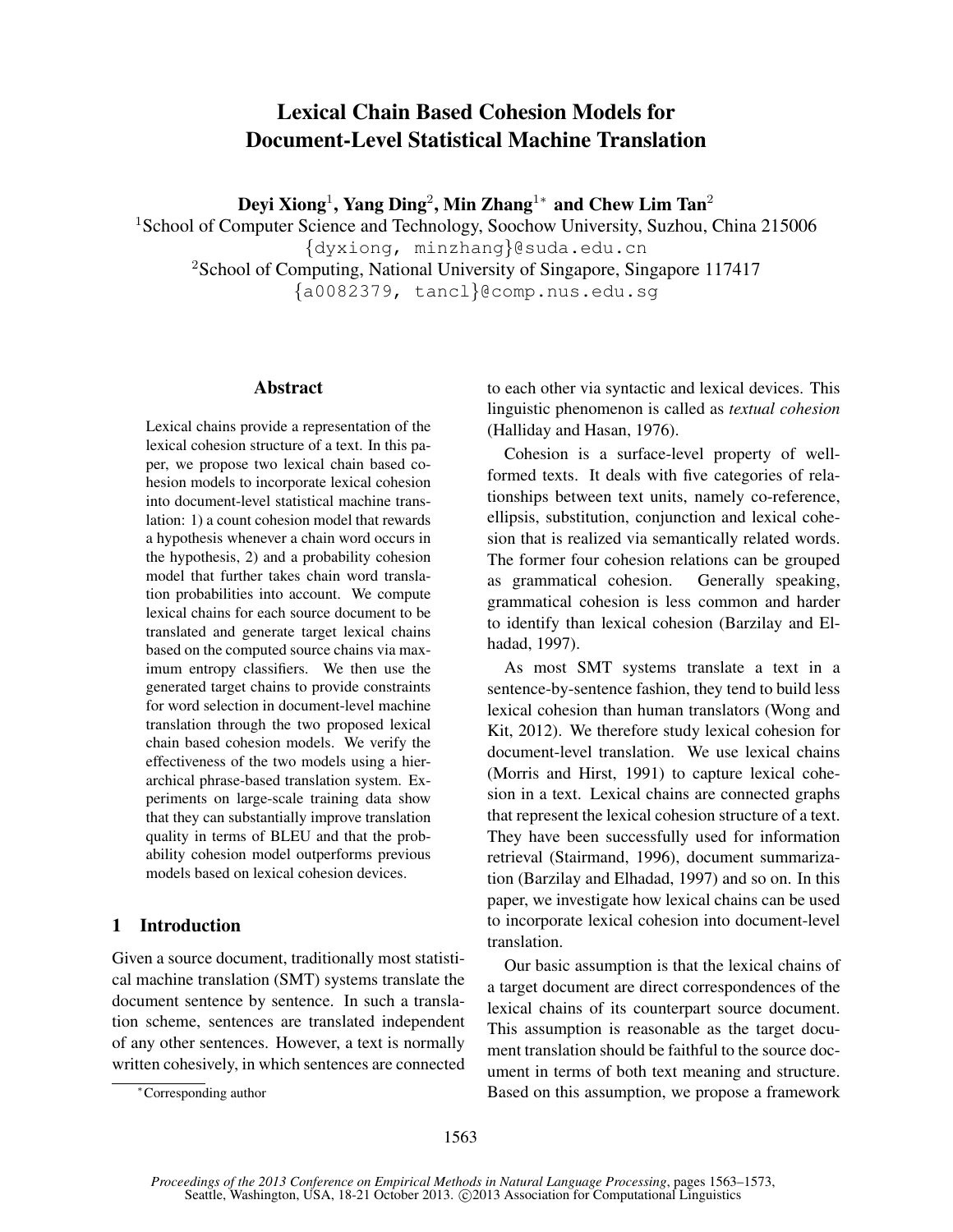to incorporate lexical cohesion into target document translation via lexical chains, which works as follows.

- Compute lexical chains for each source document that is to be translated;
- Project the computed source lexical chains onto the corresponding target document by translating source chain words into target chain words using maximum entropy classifiers;
- Incorporate lexical cohesion into the target document translation via cohesion models built on the projected target lexical chains .

We build two lexical chain based cohesion models. The first model is a count model that rewards a hypothesis whenever a word in the projected target lexical chains occur in the hypothesis. As a source chain word may be translated into many different target words, we further extend the count model to a second cohesion model: a probability model that takes chain word translation probabilities into account.

We test the two lexical chain based cohesion models on a hierarchical phrase-based SMT system that is trained with large-scale Chinese-English bilingual data. Experiment results show that our lexical chain based cohesion models can achieve substantial improvements over the baseline. Furthermore, the probability cohesion model is better than the count model and it also outperforms previous cohesion models based on lexical cohesion devices (Xiong et al., 2013).

To the best of our knowledge, this is the first attempt to explore lexical chains for statistical machine translation. The remainder of this paper is organized as follows. Section 2 discusses related work and highlights the differences between our method and previous work. Section 3 briefly introduces lexical chains and algorithms that compute lexical chains. Section 4 elaborates the proposed lexical chain based framework, including details on source lexical chain computation, target lexical chain generation and the two lexical chain based cohesion models. Section 5 presents our large-scale experiments and results. Finally, we conclude with future directions in Section 6.

# 2 Related Work

Recent years have witnessed growing research interests in document-level statistical machine translation. Such research efforts can be roughly divided into two groups: 1) general document-level machine translation that does not explore or explores very little linguistic discourse information; 2) linguistically-motivated document-level machine translation that incorporates discourse information such as cohesion and coherence into SMT. Recent studies (Guillou, 2013; Beigman Klebanov and Flor, 2013) show that this discourse information is very important for document-level machine translation.

General Document-Level Machine Translation Tiedemann (2010) propose cache-based language and translation models for document-level machine translation. These models are built on recently translated sentences. Following this cache-based approach, Gong et al. (2011) further introduce two additional caches. They use a static cache to store bilingual phrases extracted from documents in training data that are similar to the document being translated. They also adopt a topic cache with target language topic words. Xiao et al. (2011) study the translation consistency issue in document-level machine translation. They use a hard constraint to consistently translate ambiguous source words into the most frequent translation options. Ture et al. (2012) soften this consistency constraint by integrating three counting features into decoder.

Using Lexical Cohesion Devices in Document-Level SMT Lexical cohesion devices are semantically related words, including word repetition, synonyms/near-synonyms, hyponyms and so on. They are also the cohesion-building elements in lexical chains.

Wong and Kit (2012) use lexical cohesion device based metrics to improve machine translation evaluation at the document level. These metrics measure the proportion of content words that are used as lexical cohesion devices in machine-generated translations. Hardmeier et al. (2012) propose a documentwide phrase-based decoder and integrate a semantic language model into the decoder. They argue that their semantic language model can capture lexical cohesion by exploring n-grams that cross sentence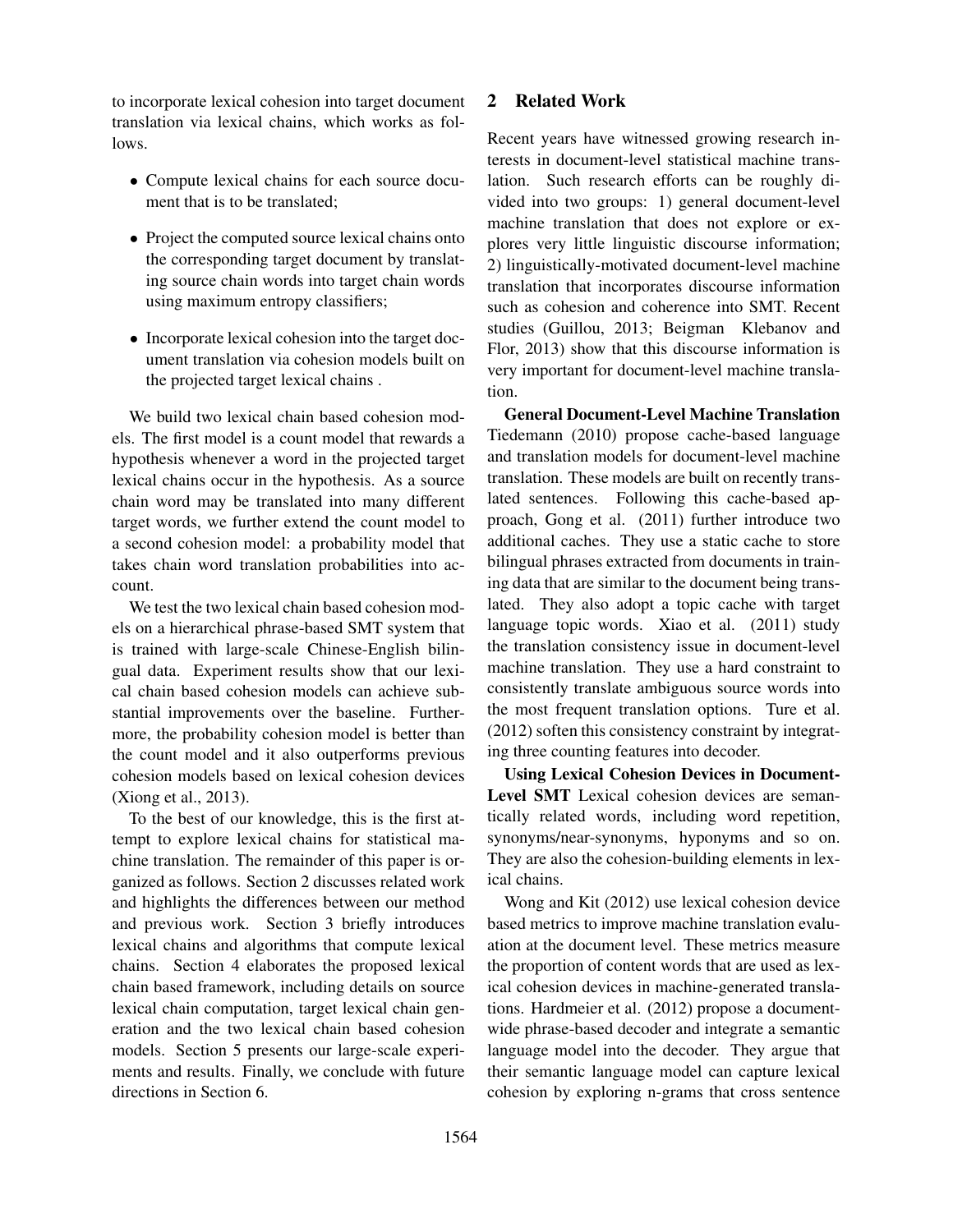boundaries.

Most recently Xiong et al. (2013) integrate three categories of lexical cohesion devices into document-level machine translation. They define three cohesion models based on lexical cohesion devices: a direct reward model, a conditional probability model and a mutual information trigger model. The latter two models measure the strength of lexical cohesion relation between two lexical items. They are incorporated into SMT to calculate how appropriately lexical cohesion devices are used in document translation. As lexical chains capture lexical cohesion relations among sequences of related words rather than those only between two words, experiments in Section 5 show that our lexical chain based probability cohesion model is better than the lexical cohesion device based trigger model, which is the best among the three cohesion models proposed by Xiong et al. (2013).

Modeling Coherence in Document-Level SMT In discourse analysis, cohesion is often studied together with *coherence* which is another dimension of the linguistic structure of a text (Barzilay and Elhadad, 1997). Cohesion is related to the surface structure of a text while coherence is concerned with the underlying meaning connectedness in a text (Vasconcellos, 1989). Compared with cohesion, coherence is not easy to be detected. Even so, various models have been proposed to explore coherence for document summarization and generation (Barzilay and Lapata, 2008; Louis and Nenkova, 2012). Following this line, Xiong and Zhang (2013) integrate a topic-based coherence model into document-level machine translation, where coherence is defined as a continuous sentence topic transition.

Our lexical chain based cohesion models are also related to previous work on using word and phrase sense disambiguation for lexical choice in SMT (Carpuat and Wu, 2007b; Carpuat and Wu, 2007a; Chan et al., 2007). The difference is that we use document-wide lexical chains to build our cohesion models rather than sentence-level context features. In our framework, lexical choice is performed to make the selected words consistent with the lexical cohesion structure of a document.

Carpuat (2009) explores the principle of one sense per discourse (Gale et al., 1992) in the context of SMT and imposes the constraint of one translation per discourse on document translation. We also use the one sense per discourse principle to perform word sense disambiguation on the source side in our lexical chaining algorithm (See Section 4.1).

# 3 Background: Lexical Chain and Chain Computation

Lexical chains are sequences of semantically related words (Morris and Hirst, 1991). They represent the lexical cohesion structure of a text. Figure 2 displays six lexical chains computed from the Chinese news article shown in Figure 1. Words in these lexical chains have lexical cohesion relations such as repetition, synonym, which may range over the entire text. For example, in the lexical chain  $LC<sup>1</sup>$  of Figure 2, the same word "déguó" (Germany) repeats 9 times. In the lexical chain  $LC^3$ , the two words "zǒngcái" (president) and "zhǔxí" (chairman) are synonym words. Generally, a text can have many different lexical chains, each of which represents a thread of cohesion through the text.

Several lexical chaining algorithms have been proposed to compute lexical chains from texts. Normally they need an ontology to obtain semantic relations between words. Word sense disambiguation (WSD) is also used to determine the sense of each word in a text. Generally a lexical chain computation algorithm completes the following three subtasks:

- Building a representation of a text with a set of candidate words and assigning semantic relations between the candidate words according to the ontology;
- Choosing the right sense for each candidate word via WSD;
- Building chains over the semantically related and disambiguated candidate words.

These three sub-tasks can be done separately or simultaneously.

Morris and Hirst (Morris and Hirst, 1991) define the first lexical chain computation algorithm that adopts a greedy strategy to immediately disambiguate a word at its first occurrence. This algorithm runs in linear time but suffers from inaccurate disambiguation. Barzilay and Elhadad (Barzilay and Elhadad, 1997) significantly improve WSD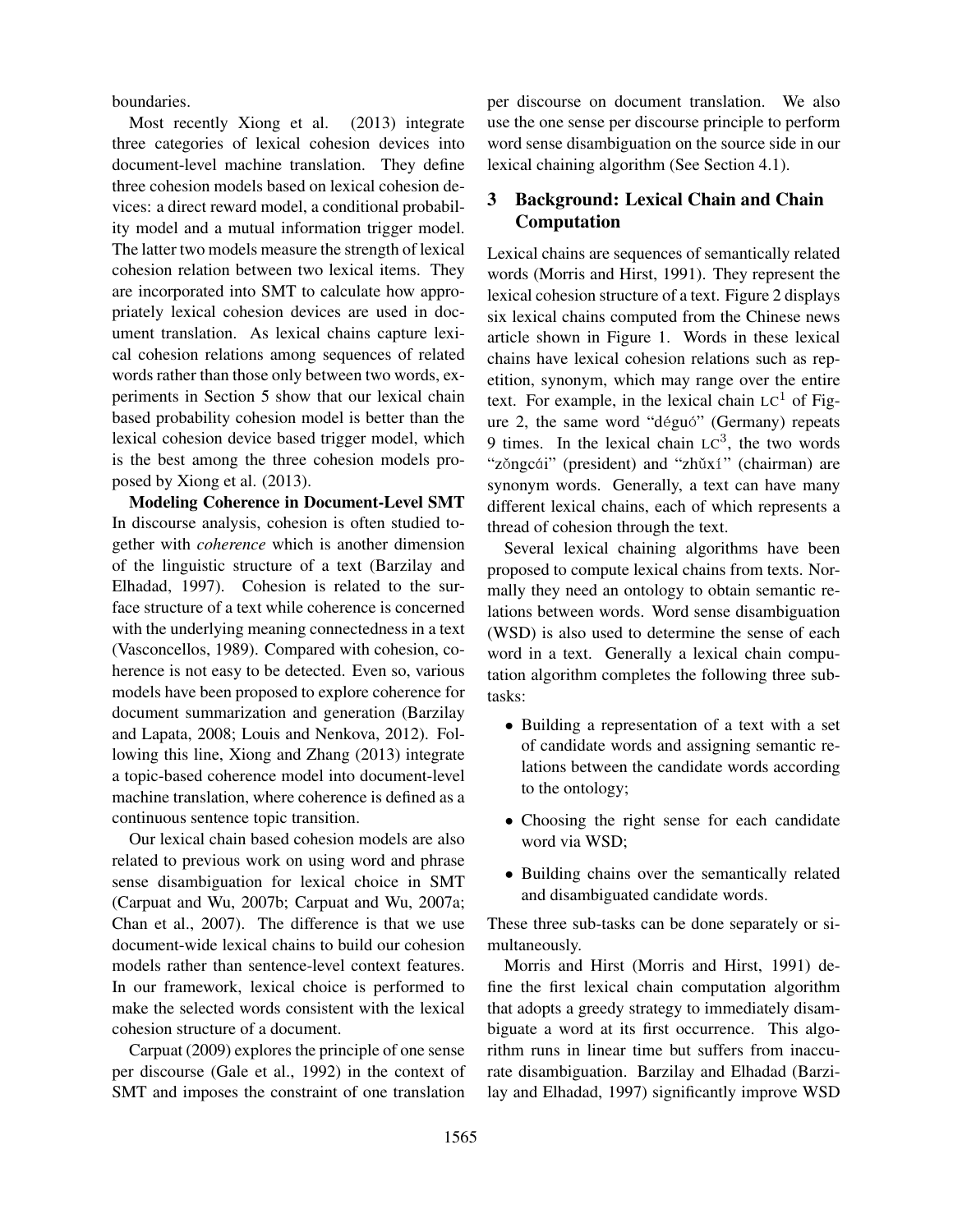déguó diànxìn gōngsī zǒngcái suǒmò cízhí

déguó diànxìn gōngsī xuānbù, qián jiānshìhuì zhǔxí qīshíèr suì de xīlèěr jiāng dānrèn gāi gōngsī de línshí zŏngcái, wéiqī liù gè yuè, zhídào suŏmò de jìrèn rénxuǎn jiērèn wéizhǐ.

( făxīnshè bō áng diàn ) déguó diànxìn gōngsī zǒngcái suǒmò jīntiān cí qù tā de zhíwù, tā shuō , yóuyú tā xiănrán bú zài shòudào déguó diànxìn gōngsī jiānshìhuì de chōngfèn xìnrèn , cízhí shì tā wéiyī de xuǎnzé 。

tóuzīrén huānyíng zhèxiàng xuānbù, déguó diànxìn gōngsī de gǔpiào yīncǐ zài fǎlánkèfú gǔpiào jiāoyì shì chǎng shàng zhǎng bǎifènzhī shí yī yǐ shàng 。

suǒmò zài déguó diànxìn gōngsī bō áng zǒngbù zhàokāi jiānshìhuì tèbié huìyì zhōng fābiǎo yī xiàng shēngmíng , tā shuō :  $\lceil w\delta y\rceil y\delta$ oqiú jiānshìhuì jiěchú w $\delta$  de zhíwù  $\delta$   $\lceil s\rceil$ 

yóuyú liăng gè yuè hòu jiāng jǔxí ng dàxuǎn, dàn liánhézhèngfǔ zài mín diào zhōng shēngwàng luòhòu, déguó zŏnglǐ shī ruòdé sìhū xīwàng zài gǔjià xiàcuò zhì xīn dī shí, déguó diànxìn gōngsī shùbǎiwàn míng xiǎo gǔdōng de zījīn bìng wèi xiāoshī, ér zhīchí tā 。

déguó diànxìn gǔjià hòulái huí wěn, yǐ shíyī diǎnyī bā ōuyuán zuò shōu, shàngzhǎng băifènzhī bādiǎnwǔsì 。

déguó cáizhèngbù huānyíng suǒmò cízhí de juédìng .

Figure 1: An example of a Chinese news article (written in pinyin).

| $LC1$ : {déguó, déguó, bō, déguó, déguó, déguó,       |
|-------------------------------------------------------|
| déguó, bō, déguó, déguó, déguó}                       |
| $LC^2$ : {jiānshì huì, fǎxīnshè, jiānshì huì, zǒngbù, |
| jiānshì huì, jiānshì huì }                            |
| LC <sup>3</sup> : {zǒngcái, zhǔxí, zǒngcái, zǒnglǐ}   |
| $LC4$ : {cízhí, cíqù, cízhí, cízhí}                   |
| $LC^5$ : {zhǎng, xiàcuò, shàngzhǎng}                  |
| LC <sup>6</sup> : {xuānbù, xuānbù, fābiǎo}            |

Figure 2: Six lexical chains from the example in Figure 1.

accuracy by processing all possible combinations of word senses in a text to disambiguate words. Unfortunately, their algorithm runs slowly in quadratic time. Galley and Mckeown (2003) present an algorithm that are better than the former two algorithms both in terms of running efficiency and WSD accuracy. They separate the WSD sub-task from the task of lexical chain building and impose a "one sense per discourse" constraint in the WSD step.

# 4 Translating Documents Using Lexical **Chains**

In this section, we describe how we incorporate lexical cohesion into document-level machine translation using lexical chains. We divide the lexical chain based document-level machine translation process into three steps: (1) computing lexical chains for source documents with a source language ontology, (2) generating target lexical chains from the computed source lexical chains, and finally (3) incorporating lexical cohesion encoded in the generated target lexical chains into document-level translation via lexical chain based cohesion models. The remainder of this section will elaborate these three steps.

#### 4.1 Source Lexical Chains Computation

We follow the chain computation algorithm introduced by Galley and McKeown (2003) to build lexical chains on source (Chinese) documents. In the algorithm, the chaining process includes three steps: choosing candidate words to build a disambiguation graph (Galley and McKeown, 2003) for each document, disambiguating the candidate words and finally building lexical chains over the disambiguated candidate words.

The disambiguation graph can be considered as a representation of all possible interpretations of its corresponding text. In the graph, nodes are candidate words with different senses and edges between word senses are weighted according to their semantic relations, such as synonym, hypernym and so on. We use an extended version of a Chinese thesaurus *Tongyici Cilin* (Cilin for short) to define word senses and semantic relations between senses. The ex-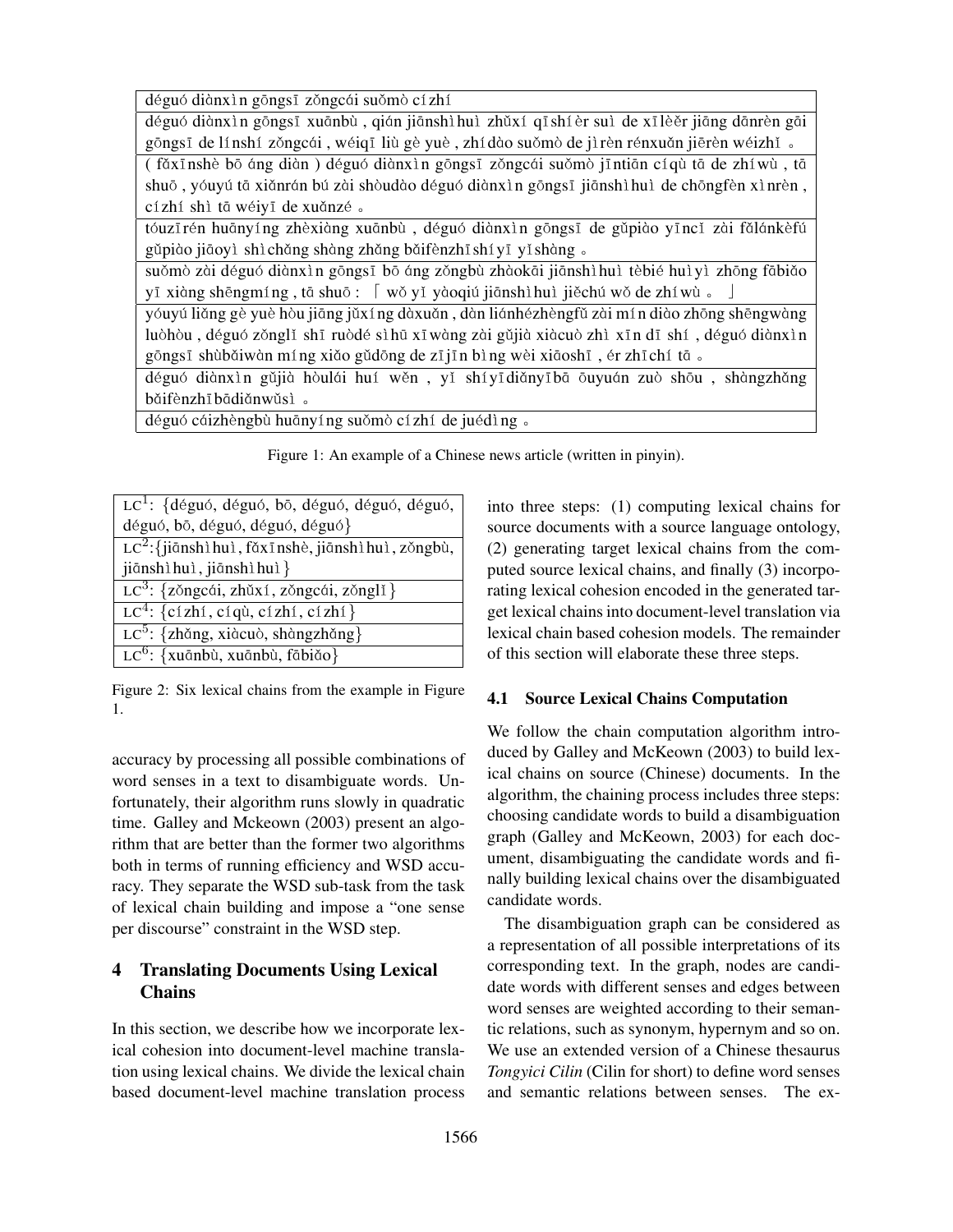

Figure 3: The architecture of the extended Cilin. For simplicity, we only draw a binary tree to represent the hierarchical structure of Cilin. This doesn't mean that each semantic class at level i has only two sub-classes at level  $i + 1$ . Actually, they have multiple sub-classes.

tended Cilin contains 77,343 Chinese words, which are organized in a hierarchical structure containing 5 levels as shown in Figure 3. In the 5th level, each node represents an atomic concept which consists of a set of synonyms. These atomic concepts are just like *synsets* in WordNet. We use them to represent senses of words in the disambiguation graph.

We select nouns, verbs, abbreviations and idioms as candidate words for the disambiguation graph. These words are identified by a Chinese part-tospeech tagger LTP (Che et al., 2010) in a preprocessing step. In order to build the disambiguation graph, we first build an array indexed by the atomic concepts of Cilin, then insert a copy of each candidate word into its all concept (sense) entries in the array. After that, we create all semantic links among senses of different candidate words in the disambiguation graph following Galley and McKeown (2003).

In the second step, we use the principle of one sense per discourse to perform WSD for each candidate word in the disambiguation graph. We sum the weights of all semantic links under the different senses of the candidate word in question. The sense with the highest sum of weights is considered as the most probable sense for this word. We then assign this sense to all occurrences of the word in the document by adopting the constraint of one sense per discourse.

Once all candidate words are disambiguated, we can build lexical chains over these words by removing all semantic links that connect those unselected word senses. The six lexical chains shown in Figure 2 are computed from the Chinese document in Figure 1 exactly following the algorithm of Galley and McKeown (2003). The only difference is that we use Cilin rather than WordNet as the ontology.

#### 4.2 Target Lexical Chains Generation

Since a faithful target document translation should follow the same cohesion structure as that in its corresponding source document, we generate target lexical chains from the computed source lexical chains. Given a source lexical chain  $LC_s = \{s_i^j\}$  $\{i\}$  where the *i*th chain word  $s_i^j$  $i$  is from the *j*th sentence of the source document  $D_s$ , we generate a target lexical chain  $LC_t = \{t_i^j\}$  $i<sub>i</sub>$  using maximum entropy (Max-Ent) classifiers. Particularly, we translate a word  $s_i^j$ i in the source lexical chain into a target word  $t_i^j$  $\frac{J}{i}$  in the target lexical chain using a corresponding Max-Ent classifier as follows<sup>1</sup>.

$$
P(t_i^j | C(s_i^j)) = \frac{exp(\sum_k \theta_k f_k(t_i^j, C(s_i^j)))}{\sum_t exp(\sum_k \theta_k f_k(t, C(s_i^j)))}
$$
 (1)

where  $f_k$  are binary features,  $\theta_k$  are weights of these features, and  $\mathcal{C}(s_i^j)$  $i$ ) is the surrounding context of chain word  $s_i^j$  $\frac{j}{i}$ .

We train one MaxEnt classifier per unique source chain word. For each classifier, we define two groups of binary features: 1) the preceding and succeeding two words of  $s_i^j$  $i$  in the *j*th sentence  $(\{w_{-2}, w_{-1}, s_i^j\})$  $\{(\,^j_i, w_{+1}, w_{+2})\}$ ; 2) the preceding and succeeding one word of  $s_i^j$  $i<sub>i</sub>$  in the lexical chain  $LC_s$  $({s_i^p})$  $_{i-1}^p,s_i^j$  $(i, s_{i+1}^q)$ ). All features are in the following binary form.

$$
f(t_i^j, \mathcal{C}(s_i^j)) = \begin{cases} 1, & \text{if } t_i^j = \clubsuit \text{ and } \mathcal{C}(s_i^j). \heartsuit = \spadesuit \\ 0, & \text{else} \end{cases}
$$
 (2)

where the symbol  $\clubsuit$  is a placeholder for a possible target word, the symbol  $\heartsuit$  indicates a contextual element for the chain word  $s_i^j$  $i$  (e.g., the preceding word in the  $j$ th sentence or the succeeding word in the lexical chain  $LC_s$ ), and the symbol  $\spadesuit$  represents the value of  $\heartsuit$ .

Given a source document  $D_s$  and its N lexical chains  ${ { \{ {LC_s^k}\} }_{k = 1}^N}$  computed from the document as

<sup>&</sup>lt;sup>1</sup>We collect training instances from word-aligned bilingual data to train the MaxEnt classifier.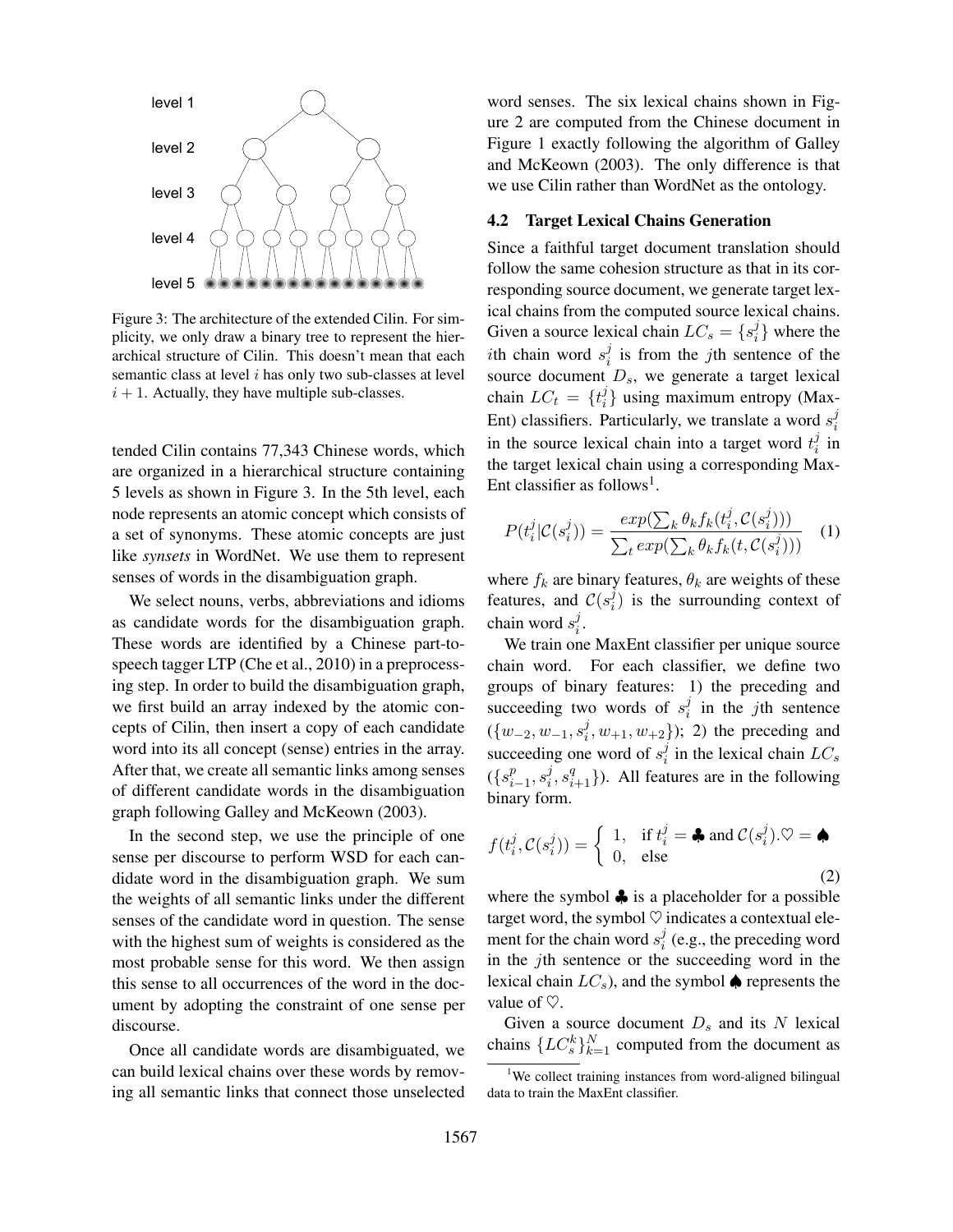described in Section 4.1, we can generate the N target lexical chains  $\{LC_t^k\}_{k=1}^N$  using our MaxEnt classifiers. Each target word  $t_i^j$  $\frac{J}{i}$  in the target lexical chain  $LC_t^k$  is the translation of its corresponding source word  $s_i^j$  $i$  in the source lexical chain  $LC_s^k$  with the highest probability  $P(t_i^j)$  $\frac{j}{i}|\mathcal{C}(s_i^j)$  $\binom{J}{i}$ ) according to Eq. (1).

As we know, the MaxEnt classifier can generate multiple translations for each source word. In order to incorporate these multiple chain word translations, we can generate a *super target lexical chain*  $_{\epsilon} LC_t$  from a source lexical chain  $LC_s$ , where  $\epsilon$  is a pre-defined threshold used to select multiple translations. For example, given a source lexical chain  $LC_s = \{a, b, c\}$ , we can have the corresponding super target lexical chain  $_{\epsilon}LC_{t} = \{\{a_{t}^{1}, a_{t}^{2}...\}, \{b_{t}^{1}, b_{t}^{2}...\}, \{c_{t}^{1}, c_{t}^{2}...\}\},\$  where  $x_t^i$  is the translation of x with a translation probability  $P(x_t^i|\mathcal{C}(x)) \geq \epsilon$  according to Eq. (1). Integrating multiple translations for each source chain word, we can reduce the error propagation of the MaxEnt classifier to some extent. Our experiments also confirm that the super target lexical chains with multiple translation options for each chain word are better than the target lexical chains with only one translation per chain word. Therefore we build our cohesion models based on the super target lexical chains, which will be described in the next section.

#### 4.3 Lexical Chain Based Cohesion Models

Once we generate the super target lexical chains  ${L}{C_t^k}_{k=1}^N$  for the target document  $D_t$ , we can use them to provide constraints for the target document translation. Our key interest is to make the target document translation  $T_{D_t}$  as cohesive as possible. We therefore propose lexical chain based cohesion models to measure the cohesion of the target document translation. The basic idea is to reward a translation hypothesis if a word from the super target lexical chains occurs in the hypothesis. According to the difference in the reward strategy, we have two cohesion models: a *count cohesion model* and a *probability cohesion model*.

Count Cohesion Model  $M_c(T_{D_t}, \{\epsilon L C_t^k\}_{k=1}^N)$ : This model rewards a translation hypothesis of the jth sentence in the document whenever a lexical chain word  $t_i^j$  $i$  occurs in the hypothesis. The model

maintains a counter and accumulates the counter when necessary. It is factorized into the sentence cohesion metric  $M_c(T_j, \{ \epsilon L C_t^k \}_{k=1}^N)$ , where  $T_j$  is the translation of the  $j$ th sentence in the target document.  $M_c(T_j, \{{}_{\epsilon}LC^k_t\}_{k=1}^N)$  is formulated as follows.

$$
M_c(T_j, \{_{\epsilon}LC_t^k\}_{k=1}^N) = \prod_{w \in T_j} \prod_{t_i^j \in \mathbf{C}} e^{\delta(w, t_i^j)} \qquad (3)
$$

where C represents  $\{ \epsilon L C_t^k \}_{k=1}^N$ , and the  $\delta$  function is defined as follows.

$$
\delta(w, t_i^j) = \begin{cases} 1, & \text{if } t_i^j = w \\ 0, & \text{otherwise} \end{cases}
$$
 (4)

Probability Cohesion Model  $M_p(T_{D_t},\{\epsilon L C^k_t\}_{k:}^N$ This model rewards a translation hypothesis according to the translation probability of a chain word that occurs in the hypothesis. The translation probability is computed by Eq. (1). The model is also factorized into the sentence cohesion metric  $M_p(T_j, \{ \epsilon L C_t^k \}_{k=1}^N)$ which is formulated as follows.

$$
M_p(T_j, \{{}_{\epsilon}LC_t^k\}_{k=1}^M) = \prod_{w \in T_j} \prod_{t_i^j \in \mathbf{C}} e^{\delta(w, t_i^j)} \times P(t_i^j | \mathcal{C}(s_i^j)) \tag{5}
$$

where  $P(t_i^j)$  $\frac{j}{i}|\mathcal{C}(s_i^j)$  $i$ ) is the translation probability computed according to Eq. (1).

#### 4.4 Decoding

The proposed lexical chain based cohesion models are integrated into the log-linear translation framework of SMT as a cohesion feature. Before translating a source document, we compute lexical chains for the source document as described in Section 4.1. We then generate the super target lexical chains. In order to efficiently calculate our lexical chain based cohesion models, we reorganize words in the super target lexical chains into vectors. We associate each source sentence  $S_j$  a vector to store target lexical chain words that are to occur in the corresponding target sentence  $T_i$ .

Although we still translate a source document sentence by sentence, we capture the global cohesion structure of the document via lexical chains and use the lexical chain based cohesion models to constrain word selection in document translation. Figure 4 shows the architecture of an SMT system with the lexical chain based cohesion model.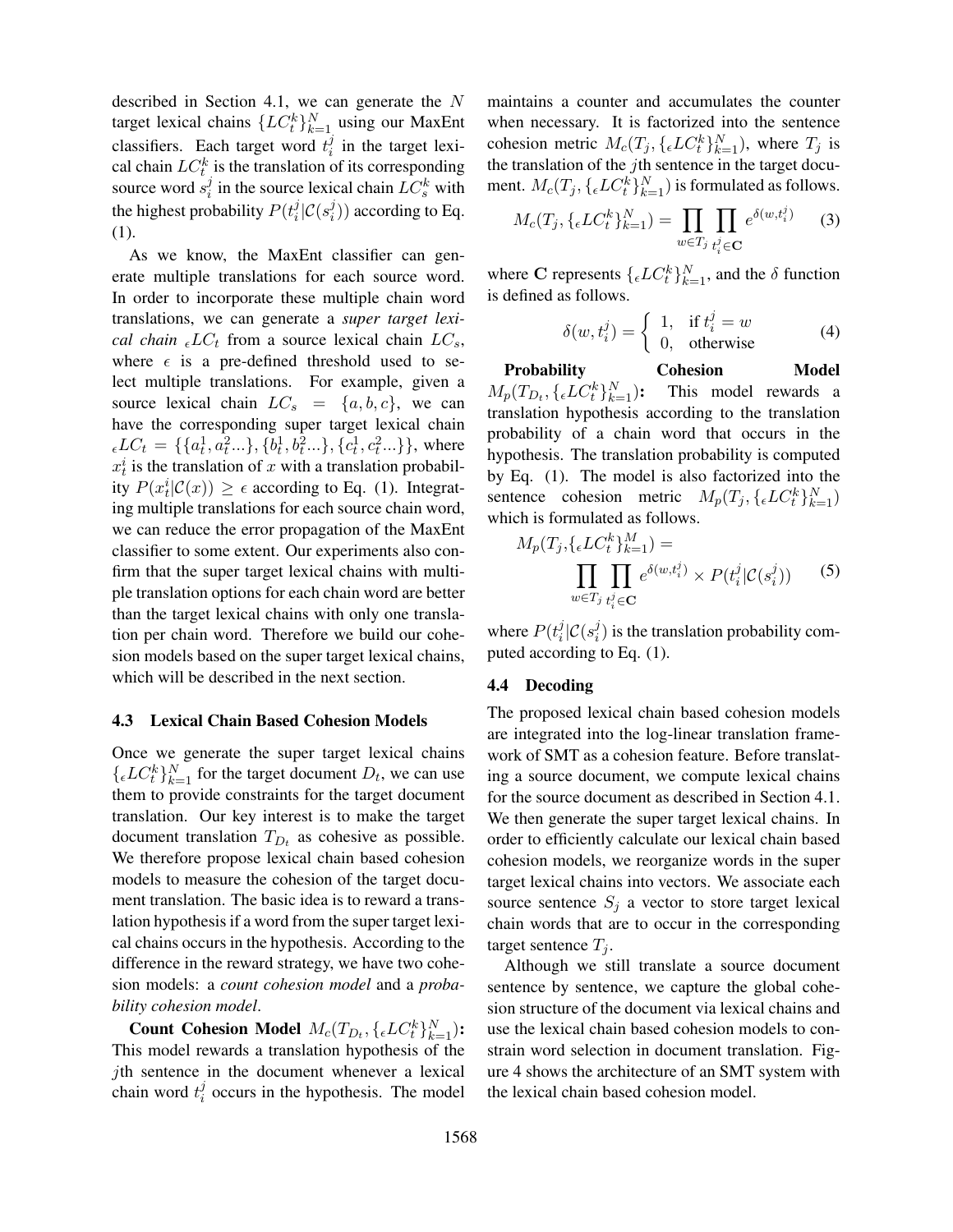

Figure 4: Architecture of an SMT system with the lexical chain based cohesion model.

# 5 Experiments

In this section, we conducted a series of experiments to validate the effectiveness of the proposed lexical chain based cohesion models for Chinese-to-English document-level machine translation. We used a hierarchical phrased-based SMT system (Chiang, 2007) trained on large-scale data. In particular, we aim at:

- Measuring the impact of the threshold  $\epsilon$  on the probability cohesion model and selecting the best threshold on a development test set.
- Investigating the effect of the two lexical-chain based cohesion models.
- Comparing our lexical chain based cohesion models against the previous lexical cohesion device based models (Xiong et al., 2013).

#### 5.1 Setup

We collected our bilingual training data from LDC, which includes the corpus LDC2002E18, LDC2003E07, LDC2003E14, LDC2004E12, LDC2004T07, LDC2004T08 (Only Hong Kong News), LDC2005T06 and LDC2005T10. The collected bilingual training data contains 3.8M sentence pairs with 96.9M Chinese words and 109.5M English words. We trained a 4-gram language model on the Xinhua portion of the English Gigaword corpus (306 million words) via the SRILM toolkit (Stolcke, 2002) with Kneser-Ney smoothing.

|          | <b>Training</b> | <b>MT05</b> | <b>MT06</b> | <b>MT08</b> |
|----------|-----------------|-------------|-------------|-------------|
| #Doc     | 103,236         | 100         | 79          | 109         |
| #Sent    | 2.80M           | 1,082       | 1,664       | 1,357       |
| #Chain   | 3.52M           | 1700        | 2172        | 1693        |
| $\#AvgC$ | 35.72           | 17          | 27.49       | 15.53       |
| #AvgW    | 14.81           | 5.89        | 6.89        | 5.63        |

Table 1: Statistics of the training, development and test sets, which show the number of documents (#Doc) and sentences (#Sent), the number of lexical chains extracted from the source documents (#Chain), the average number of lexical chains per document (#AvgC) and the average number of words per lexical chain (#AvgW).

In order to build the lexical chain based cohesion models, we selected corpora with document boundaries explicitly provided from the bilingual training data together with the whole Hong Kong parallel text corpus as the cohesion model training data<sup>2</sup>. We show the statistics of these selected corpora in Table 1. They contain 103,236 documents and 2.80M sentences. Averagely, each document consists of 28.4 sentences. From the source documents of the selected corpora, we extract 3.52M lexical chains. On average, there are 35.72 lexical chains per document and 14.81 words per lexical chain.

We used the off-the-shelf MaxEnt toolkit<sup>3</sup> to train one MaxEnt classifier per unique source lexical chain word (61,121 different source chain words in total). We performed 100 iterations of the L-BFGS algorithm implemented in the training toolkit for each chain word with both Gaussian prior and event cutoff set to 1 to avoid overfitting. After event cutoff, we have an average of 17.75 different classes (target translations) per source chain word.

We used the NIST MT05 as the tuning set for the minimum error rate training (MERT) [Och, 2003], the NIST MT06 as the development test set and the MT08 as the final test set. The numbers of documents/sentences in the NIST MT05, MT06 and MT08 are 100/1082, 79/1664 and 109/1357 respectively. They contain 17, 27.49 and 15.53 lexical chains per document respectively.

We used the case-insensitive BLEU-4 (Papineni

<sup>&</sup>lt;sup>2</sup>The training data includes LDC2003E14, LDC2004T07, LDC2005T06, LDC2005T10 and LDC2004T08 (Hong Kong Hansards/Laws/News).

<sup>3</sup>Available at: http://homepages.inf.ed.ac.uk/lzhang10/ maxent toolkit.html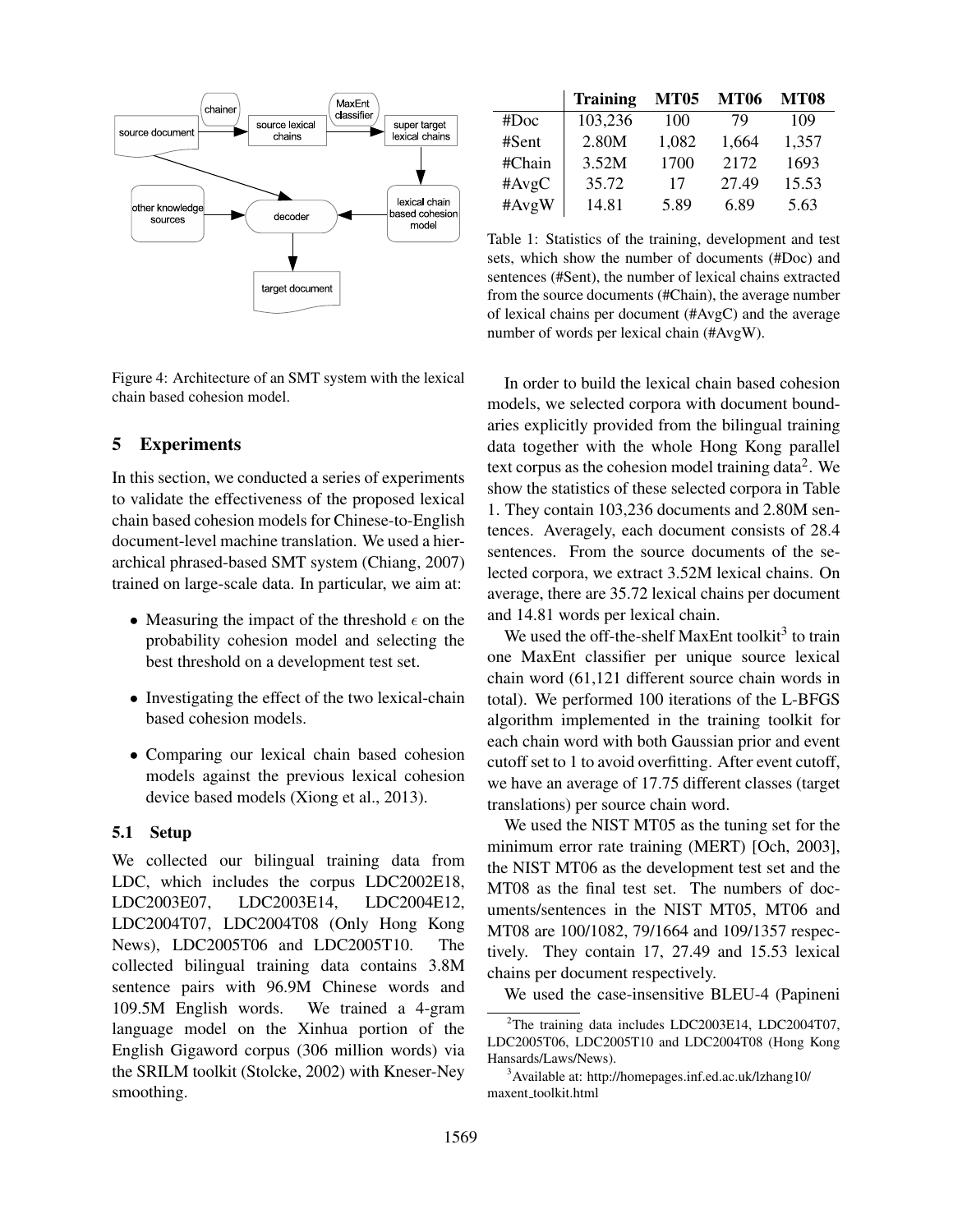| E    | MT06  |
|------|-------|
| 0.05 | 30.53 |
| 0.1  | 31.64 |
| 0.2  | 31.45 |
| 0.3  | 30.73 |
| 0.4  | 31.01 |

Table 2: BLEU scores of the probability cohesion model  $M_p(T_{D_t}, \{\epsilon L C_t^k\}_{k=1}^N)$  with different values for the threshold  $\epsilon$ .

et al., 2002) as our evaluation metric. As MERT is normally instable, we ran the tuning process three times for all our experiments and presented the average BLEU scores on the three MERT runs as suggested by Clark et al (2011).

### 5.2 Setting the Threshold  $\epsilon$

As the two lexical chain based cohesion models are built on the super target lexical chains that are associated with a parameter  $\epsilon$ , we need to tune the threshold parameter  $\epsilon$  on the development test set NIST MT06. We conducted a group of experiments using the probability cohesion model defined in Eq. (5) to find the best threshold. Experiment results are shown in Table 2.

If we set the threshold too small (e.g., 0.05), the super target lexical chains may contain too many noisy words that are not the translations of source lexical chain words, which may jeopardise the quality of the super target lexical chains. The cohesion model built on these noisy super target lexical chains may select incorrect words rather than the proper lexical chain words. On the other hand, if we set the threshold too large (e.g., 0.3 or 0.4), we may take the risk of not selecting the appropriate chain word translations into the super target lexical chains. It seems that the best threshold is 0.1 as we obtained the highest BLEU score 31.64 on the NIST MT06 with this threshold. Therefore we set the threshold  $\epsilon$ to 0.1 in all experiments thereafter.

# 5.3 Effect of the Count and Probability Cohesion Model

After we found the best threshold, we carried out experiments to test the effect of the two lexical chain based cohesion models: the count and probability cohesion model. We compared them against the

| <b>System</b>        |       | <b>MT06 MT08</b> | Avg   |
|----------------------|-------|------------------|-------|
| <b>Baseline</b>      | 30.43 | 23.32            | 26.88 |
| LexChainCount(top 1) | 30.46 | 23.52            | 26.99 |
| LexChainCount        | 30.79 | 23.34            | 27.07 |
| <b>LexChainProb</b>  | 31.64 | 24.54            | 28.09 |

Table 3: Effects of the lexical chain based count and probability cohesion models. LexChainCount: the count model defined in Eq. (3). LexChainProb: the probability model defined in Eq. (5).

baseline system that does not integrate any lexical chain information. We also compared the count cohesion model (LexChainCount(top1)) built on the target lexical chains where each target chain word is the best translation of its corresponding source lexical chain word according to Eq. (1). Experiment results are shown in Table 3.

From Table 3, we can observe that

- Our lexical chain based cohesion models are able to substantially improve the translation quality in terms of BLEU score. We achieve an average improvement of up to 1.21 BLEU points over the baseline on the two test sets MT06 and MT08.
- The count cohesion model built on the super target lexical chains is better than that based on the target lexical chains only with top one translations (27.07 vs. 26.99). This shows the advantage of the super target lexical chains  ${L}{C_t^k}_{k=1}^N$  over the standard target lexical chians  $\{LC_{t}^{k}\}_{k=1}^{N}$ .
- Finally, the probability cohesion model is much better than the count cohesion model (28.09 vs. 27.07). This suggests that we should take into account chain word translation probabilities when we reward hypotheses where target lexical chain words occur.

# 5.4 Lexical Chains vs. Lexical Cohesion **Devices**

As we have mentioned in Section 2, lexical cohesion devices can be also used to build lexical cohesion models to capture lexical cohesion relations in a text. We therefore want to compare our lexical chain based cohesion models with the lexical cohesion device based cohesion models.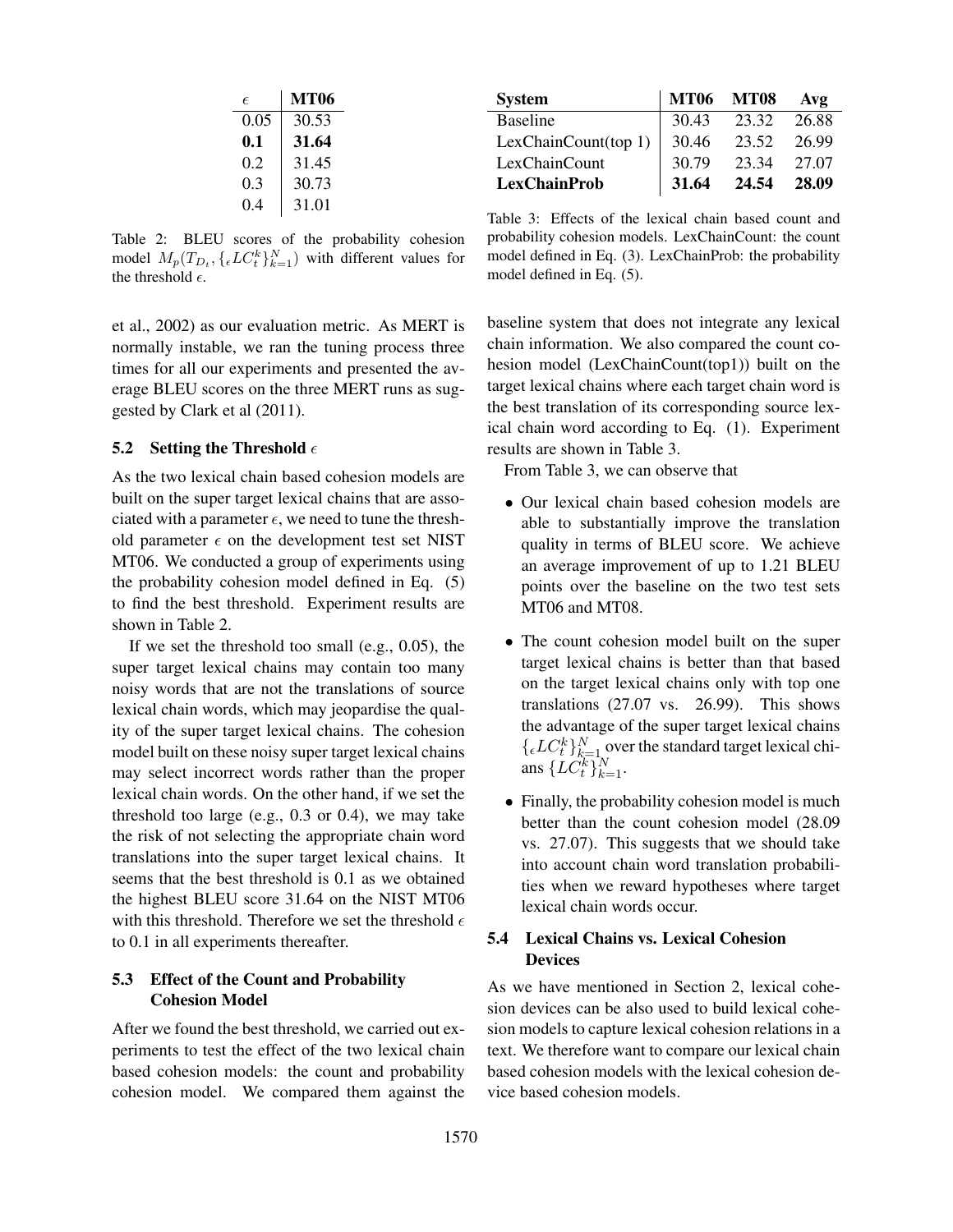| <b>System</b>              |       | MT06 MT08 Avg |       |
|----------------------------|-------|---------------|-------|
| <b>Baseline</b>            | 30.43 | 23.32         | 26.88 |
| LexDeviceTrigger   $31.35$ |       | 24.11         | 27.73 |
| LexChainProb               | 31.64 | 24.54         | 28.09 |

Table 4: The lexical chain based probability cohesion model (LexChainProb) vs. the lexical cohesion device based trigger model (LexDeviceTrigger).

We re-implemented the mutual information trigger model that is the best lexical cohesion model based on lexical cohesion devices among the three models proposed by Xiong et al. (2013). The mutual information trigger model measures the association strength of two lexical cohesion items  $x$  and  $y$ in a lexical cohesion relation  $xRy$ . In the model, it is required that  $x$  occurs in a sentence preceding the sentence where  $y$  occurs and that the two items have a lexical cohesion relation such as word repetition, synonym. The model treats  $x$  as the trigger and  $y$  as the triggered item. The mutual information between the trigger  $x$  and the triggered item  $y$  estimates how possible  $y$  will occur given  $x$  is mentioned in a text.

The comparison results are reported in Table 4. Our lexical chain based probability cohesion model outperforms the lexical cohesion device based trigger model by 0.36 BLEU points. The reason for this superiority of our cohesion model over the trigger model may be that the former model captures lexical cohesion relations among sequences of words through lexical chains while the latter model captures lexical cohesion relations only between two related words.

# 6 Conclusions

We have presented two lexical chain based cohesion models that incorporate the lexical cohesion structure of a text into document-level machine translation. We project the lexical chains of a source document to the corresponding target document by translating each word in each source lexical chain into their counterparts via MaxEnt classifiers. The projected target lexical chains provide a representation of the lexical cohesion structure of the target document that is to be generated. We build two cohesion models based on the projected target lexical chains: a count model that rewards a hypothesis according to the time of occurrence of target lexical chain words in the hypothesis and a probability model that further takes translation probabilities into account when rewarding hypotheses. These two cohesion models are used to constrain word selection for document translation so that the generated document is consistent with the projected lexical cohesion structure.

We have integrated the two proposed cohesion models into a hierarchical phrase-based SMT system. Experiment results on large-scale data validate that

- The lexical chain based cohesion models are able to substantially improve translation quality in terms of BLEU.
- The probability cohesion model is better than the count cohesion model.
- The lexical chain based probability cohesion model is better than the previous mutual information trigger model that adopts lexical cohesion devices to capture lexical cohesion relations between two related words.

As we mentioned in Section 2, cohesion is closely connected to coherence. It provides a surface indicator for coherence identification (Barzilay and Elhadad, 1997). In the future, we would like to use lexical chains to identify coherence and incorporate both cohesion and coherence into document-level machine translation.

### References

- Regina Barzilay and Michael Elhadad. 1997. Using lexical chains for text summarization. In *In Proceedings of the ACL Workshop on Intelligent Scalable Text Summarization*, pages 10–17.
- Regina Barzilay and Mirella Lapata. 2008. Modeling local coherence: An entity-based approach. *Computational Linguistics*, 34(1):1–34.
- Beata Beigman Klebanov and Michael Flor. 2013. Associative texture is lost in translation. In *Proceedings of the Workshop on Discourse in Machine Translation*, pages 27–32, Sofia, Bulgaria, August. Association for Computational Linguistics.
- Marine Carpuat and Dekai Wu. 2007a. How phrase sense disambiguation outperforms word sense disambiguation for statistical machine translation. In *Proceedings of the 11th Conference on Theoretical and*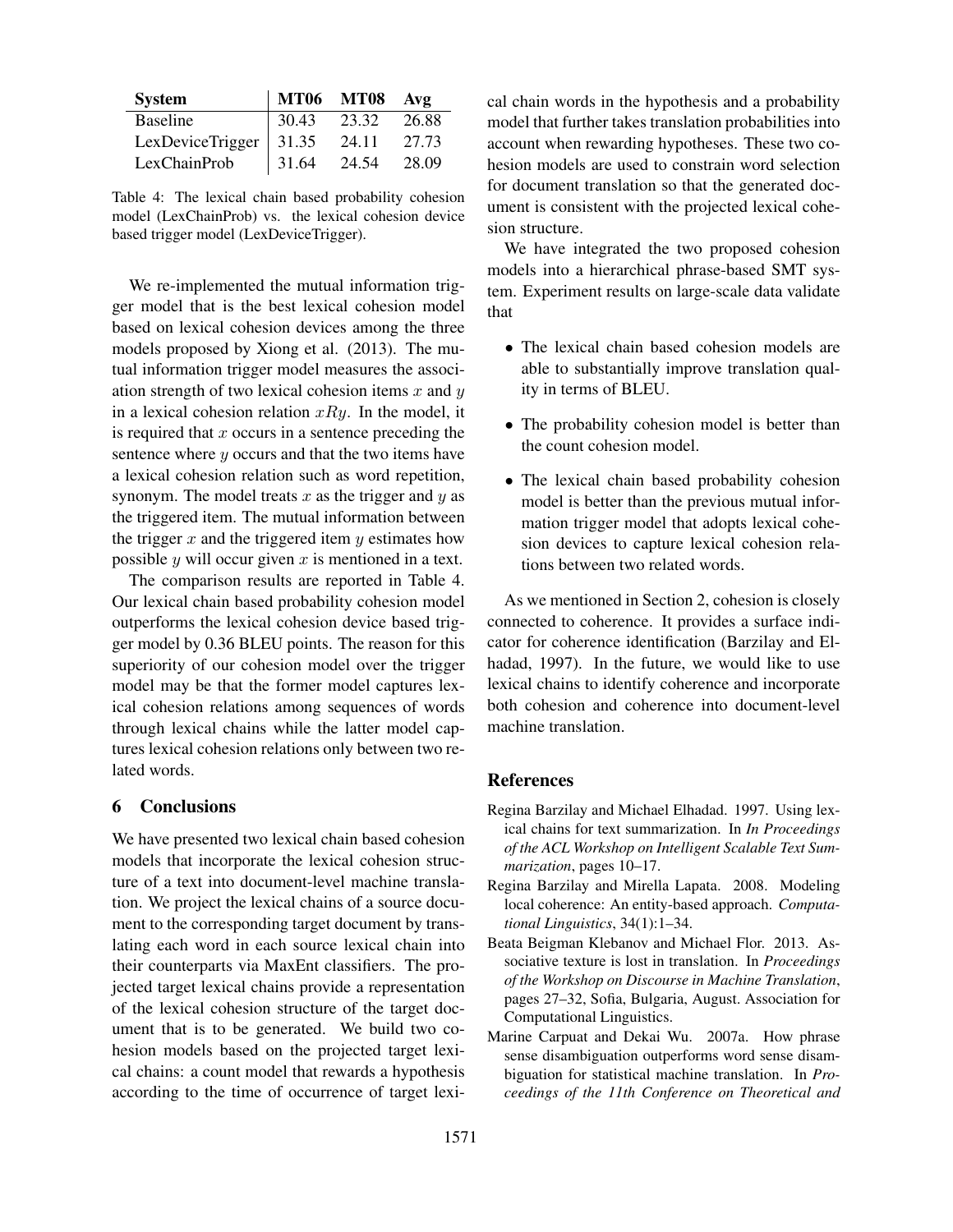*Methodological Issues in Machine Translation*, pages 43–52.

- Marine Carpuat and Dekai Wu. 2007b. Improving statistical machine translation using word sense disambiguation. In *Proceedings of the 2007 Joint Conference on Empirical Methods in Natural Language Processing and Computational Natural Language Learning (EMNLP-CoNLL)*, pages 61–72, Prague, Czech Republic, June. Association for Computational Linguistics.
- Marine Carpuat. 2009. One translation per discourse. In *Proceedings of the Workshop on Semantic Evaluations: Recent Achievements and Future Directions (SEW-2009)*, pages 19–27, Boulder, Colorado, June. Association for Computational Linguistics.
- Yee Seng Chan, Hwee Tou Ng, and David Chiang. 2007. Word sense disambiguation improves statistical machine translation. In *Proceedings of the 45th Annual Meeting of the Association of Computational Linguistics*, pages 33–40, Prague, Czech Republic, June. Association for Computational Linguistics.
- Wanxiang Che, Zhenghua Li, and Ting Liu. 2010. Ltp: a chinese language technology platform. In *Proceedings of the 23rd International Conference on Computational Linguistics: Demonstrations*, COLING '10, pages 13–16, Stroudsburg, PA, USA. Association for Computational Linguistics.
- David Chiang. 2007. Hierarchical phrase-based translation. *Computational Linguistics*, 33(2):201–228.
- Jonathan H. Clark, Chris Dyer, Alon Lavie, and Noah A. Smith. 2011. Better hypothesis testing for statistical machine translation: Controlling for optimizer instability. In *Proceedings of the 49th Annual Meeting of the Association for Computational Linguistics: Human Language Technologies*, pages 176–181, Portland, Oregon, USA, June.
- William A. Gale, Kenneth W. Church, and David Yarowsky. 1992. One sense per discourse. In *Proceedings of the workshop on Speech and Natural Language*, Harriman, NY, February.
- Michel Galley and Kathleen McKeown. 2003. Improving word sense disambiguation in lexical chaining. In *Proceedings of the 18th international joint conference on Artificial intelligence*, IJCAI'03, pages 1486–1488, San Francisco, CA, USA. Morgan Kaufmann Publishers Inc.
- Zhengxian Gong, Min Zhang, and Guodong Zhou. 2011. Cache-based document-level statistical machine translation. In *Proceedings of the 2011 Conference on Empirical Methods in Natural Language Processing*, pages 909–919, Edinburgh, Scotland, UK., July.
- Liane Guillou. 2013. Analysing lexical consistency in translation. In *Proceedings of the Workshop on Discourse in Machine Translation*, pages 10–18, Sofia,

Bulgaria, August. Association for Computational Linguistics.

- M.A.K Halliday and Ruqayia Hasan. 1976. *Cohesion in English*. London: Longman.
- Christian Hardmeier, Joakim Nivre, and Jörg Tiedemann. 2012. Document-wide decoding for phrase-based statistical machine translation. In *Proceedings of the 2012 Joint Conference on Empirical Methods in Natural Language Processing and Computational Natural Language Learning*, pages 1179–1190, Jeju Island, Korea, July.
- Annie Louis and Ani Nenkova. 2012. A coherence model based on syntactic patterns. In *Proceedings of the 2012 Joint Conference on Empirical Methods in Natural Language Processing and Computational Natural Language Learning*, pages 1157–1168, Jeju Island, Korea, July. Association for Computational Linguistics.
- Jane Morris and Graeme Hirst. 1991. Lexical cohesion computed by thesaural relations as an indicator of the structure of text. *Comput. Linguist.*, 17(1):21–48, March.
- Kishore Papineni, Salim Roukos, Todd Ward, and Wei-Jing Zhu. 2002. Bleu: a method for automatic evaluation of machine translation. In *Proceedings of 40th Annual Meeting of the Association for Computational Linguistics*, pages 311–318, Philadelphia, Pennsylvania, USA, July.
- M.A. Stairmand. 1996. *A computational analysis of lexical cohesion with applications in information retrieval*. UMIST.
- Andreas Stolcke. 2002. Srilm–an extensible language modeling toolkit. In *Proceedings of the 7th International Conference on Spoken Language Processing*, pages 901–904, Denver, Colorado, USA, September.
- Jörg Tiedemann. 2010. Context adaptation in statistical machine translation using models with exponentially decaying cache. In *Proceedings of the 2010 Workshop on Domain Adaptation for Natural Language Processing*, pages 8–15, Uppsala, Sweden, July.
- Ferhan Ture, Douglas W. Oard, and Philip Resnik. 2012. Encouraging consistent translation choices. In *Proceedings of the 2012 Conference of the North American Chapter of the Association for Computational Linguistics: Human Language Technologies*, pages 417– 426, Montréal, Canada, June.
- Muriel Vasconcellos. 1989. Cohesion and coherence in the presentation of machine translation products. In James E.Alatis, editor, *Geogetown University Round Table on Languages and Linguistics 1989*, pages 89– 105, Washington, D.C. Georgetown University Press.
- Billy T. M. Wong and Chunyu Kit. 2012. Extending machine translation evaluation metrics with lexical cohesion to document level. In *Proceedings of the*